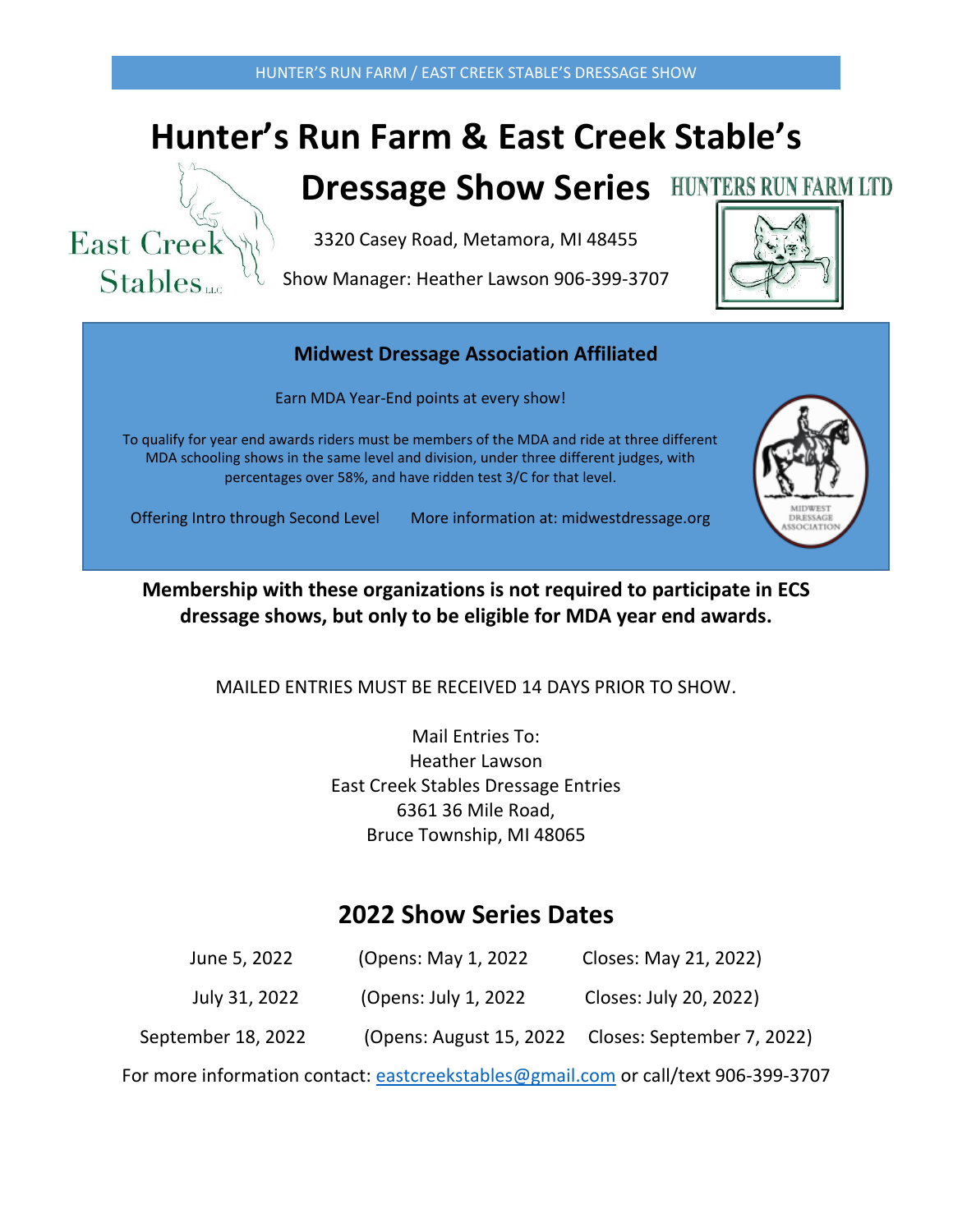All shows will be conducted under USEF/USDF rules unless otherwise noted by show management.

#### **Show Fees:**

Combination **possible**)

Classes: \$25 Each Non-Compete Horse Fee: \$30

Office Fee: \$30 per Horse/Rider Class Change Fee: \$10/ change (if

Stall fee: \$40 / night Post Entry Fee: \$30 (If space allows)

Haul-in Fee: \$30/horse

### **Officials**

Management reserves the right to change or add to this list

#### **Judges:**

June 5<sup>th</sup>:

July  $31^{st}$ :

September 18<sup>th</sup>:

Show Manager & Secretary:

Heather Lawson 906-399-3707

eastcreekstables@gmail.com

#### 10MICHIGAN EQUINE LIABILITY ACT 1994 Public Act No. 351

It is a condition of entry to these shows and the show grounds of Hunter's Run Farm in Metamora, MI, that every competitor, owner, handler, trainer, and parent agree to assume the risk of showing at the East Creek Stable's Shows under the Michigan Equine Liability Act. By submitting an entry, a competitor further agrees that they, the owner, handler trainer, parent and anyone associated with exhibiting a horse at the show waives all claims against the show, show management, its employees, the facility, its owners, and employees for any injury to themselves attendants or horses/ponies.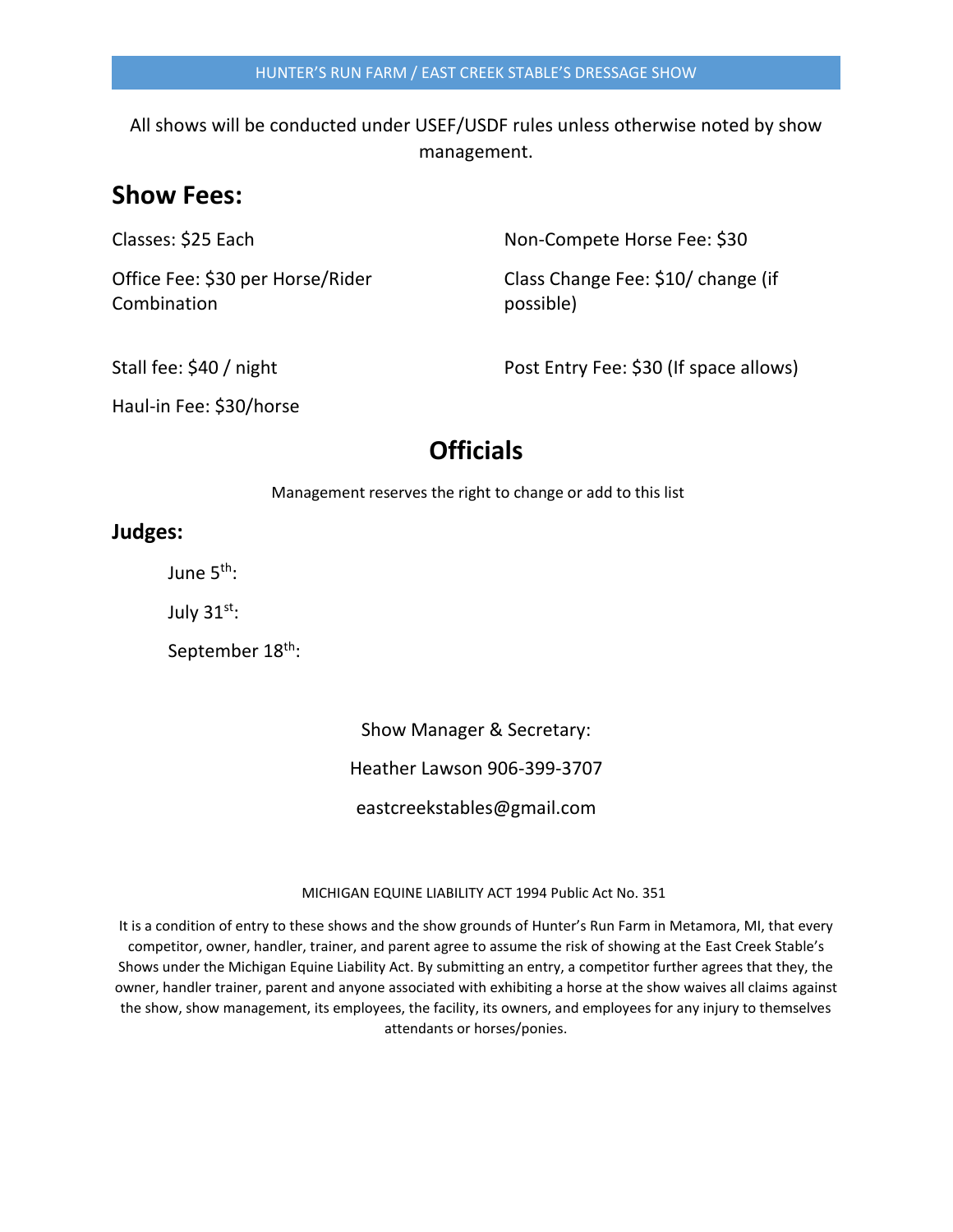**ENTRIES:** Make checks payable to East Creek Stables LLC. Send entries with a copy of current coggins, signed entry/ release and check.

Mailed entries must be received 14 days prior to the show. Entries received after the closing date will be assessed a \$30 post entry fee and only accepted if there is available space. No entry will be accepted without a negative coggins, signature and full payment.

Mail entries to:

Heather Lawson ECS Dressage Show Entries 6361 36 Mile Road, Bruce Township, MI 48065

**STABLING:** Limited stabling is available in permanent stalls for \$40.00/night. You may arrive any time after 12PM the day before the show. NO HAY, GRAIN, OR SHAVINGS AVAILABLE FOR PURCHASE AT THE SHOW GROUNDS. Stalls will be assigned on a first requested & first pay basis. All horses showing from trailers will be charged a \$30/day haul in fee. Non Showing horses are \$30 per show.

**REFUNDS:** There will be NO refunds for any reason after the closing date. Before closing date, full refunds minus the \$30 office fee.

**DOGS:** All dogs must be on a 6ft or shorter leash and attached to a responsible person at all times.

**AWARDS:** Ribbons 1st -6th place will be awarded in each class. Champion and Reserve for High Percentage Test will be awarded at the conclusion of the day.

**DRESSAGE TESTS**: The 2019 USEF/ USDF dressage tests, 2022 USEF Eventing tests, and WDAA (Western Dressage) 2022 Tests will be used. All tests may be read. Horses may be shown in only 2 consecutive levels. Example: Intro and Training level or Training and First level, etc.

**COMBINING/SPLITTING OF TESTS**: Tests will be combined if there are less than 3 entries. Tests will be split at show management's discretion if there are a large number of entries. If you do not indicate your level on your entry form you will automatically be entered as OPEN.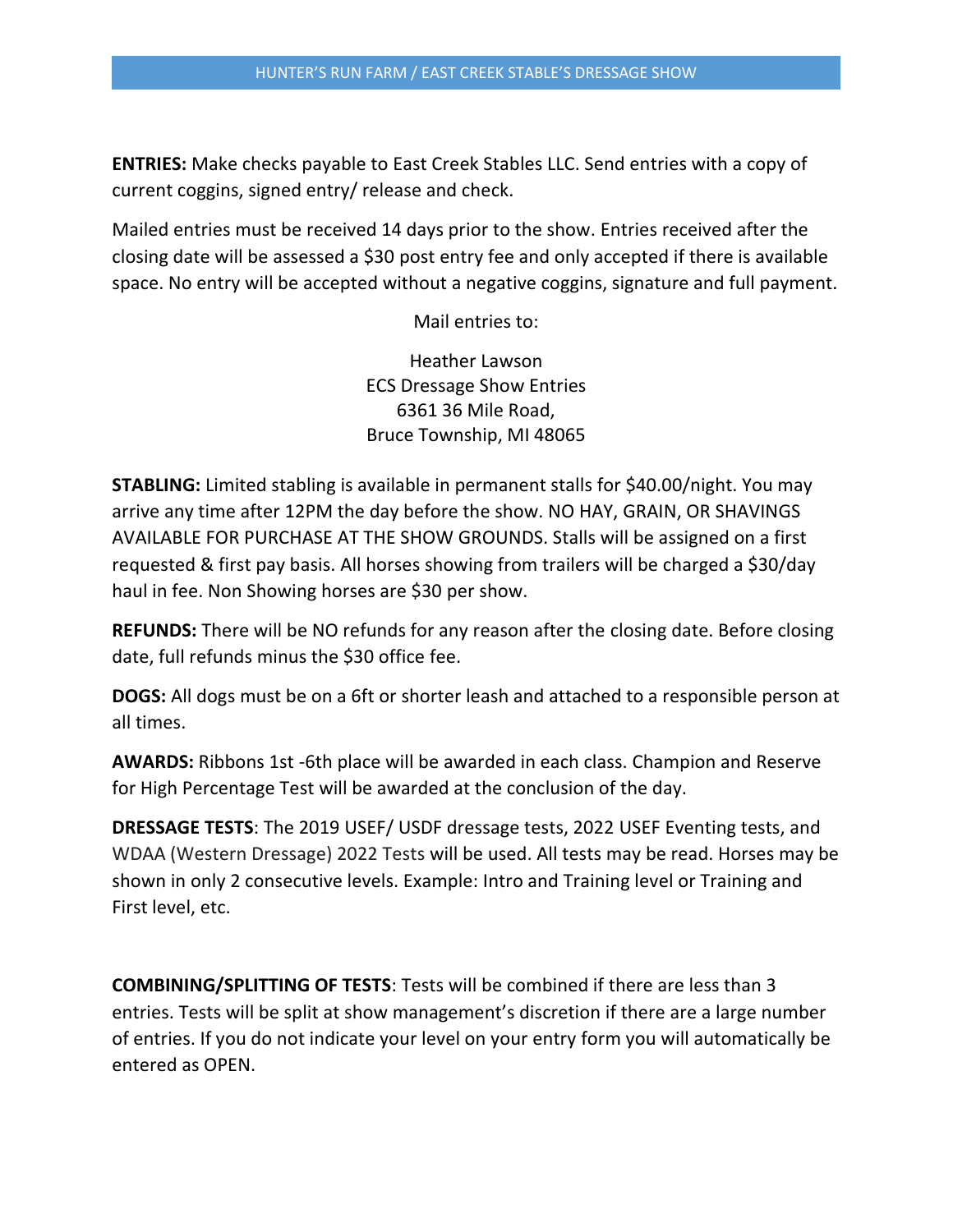**NOVICE:** Novice rider- any rider in their 1st or 2nd year of showing dressage at any venue. Novice horse- any horse in its 1st or 2nd year of showing with any rider at any venue. Winning 3 blue ribbons will automatically make the rider/horse ineligible for this division the following year. Riders must specify if they are entering as Novice Horse or Novice Rider.

**Junior:** A rider who was less than 18 on December 1, 2021.

**HEADGEAR:** DR 120.6. From the time horses are officially admitted to the competition grounds by competition management, anyone mounted on a horse at any time on the competition grounds, including non-competing riders, riders on non-competing horses, mounted participants in exhibition classes and those competing in all classes and tests, including Para-Equestrian tests, must wear protective headgear as defined by this rule and otherwise in compliance with GR801. Any rider violating this rule at any time must immediately be prohibited from further riding until such headgear is properly in place. Protective headgear is defined as a riding helmet which meets or exceeds ASTM (American Society for Testing and Materials)/SEI (Safety Equipment Institute) standards for equestrian use and carries the SEI tag. The harness must be secured and properly fitted

**ATTIRE:** Riders may compete wearing breeches and shirts of any color as permitted in DR120.8. Jackets or vests of any type are allowed but not required and neckwear may be worn only if the rider chooses to compete in a riding jacket. Boots and protective headgear are required as specified in DR120.1-6.

**RIDE TIMES:** Ride times will be available by 12 PM the Thursday prior to the show. After ride times are posted, any open times due to scratches will be posted in the show office. Times will be posted on www.huntersrunfarm.com & www.eastcreekczstables.com/ and emailed to riders if a legible email is provided. For questions about ride times, please contact the show secretary.

**CLASSES:** Classes may be combined or divided based on the number of entries received. Please be sure to indicate your rider status on your entry form so that you are placed in the correct division. Tests with at least 3 riders per division (JR, AM or Open) will be divided. Tests with less than 3 riders may be combined at management's discretion. See rules above for further info.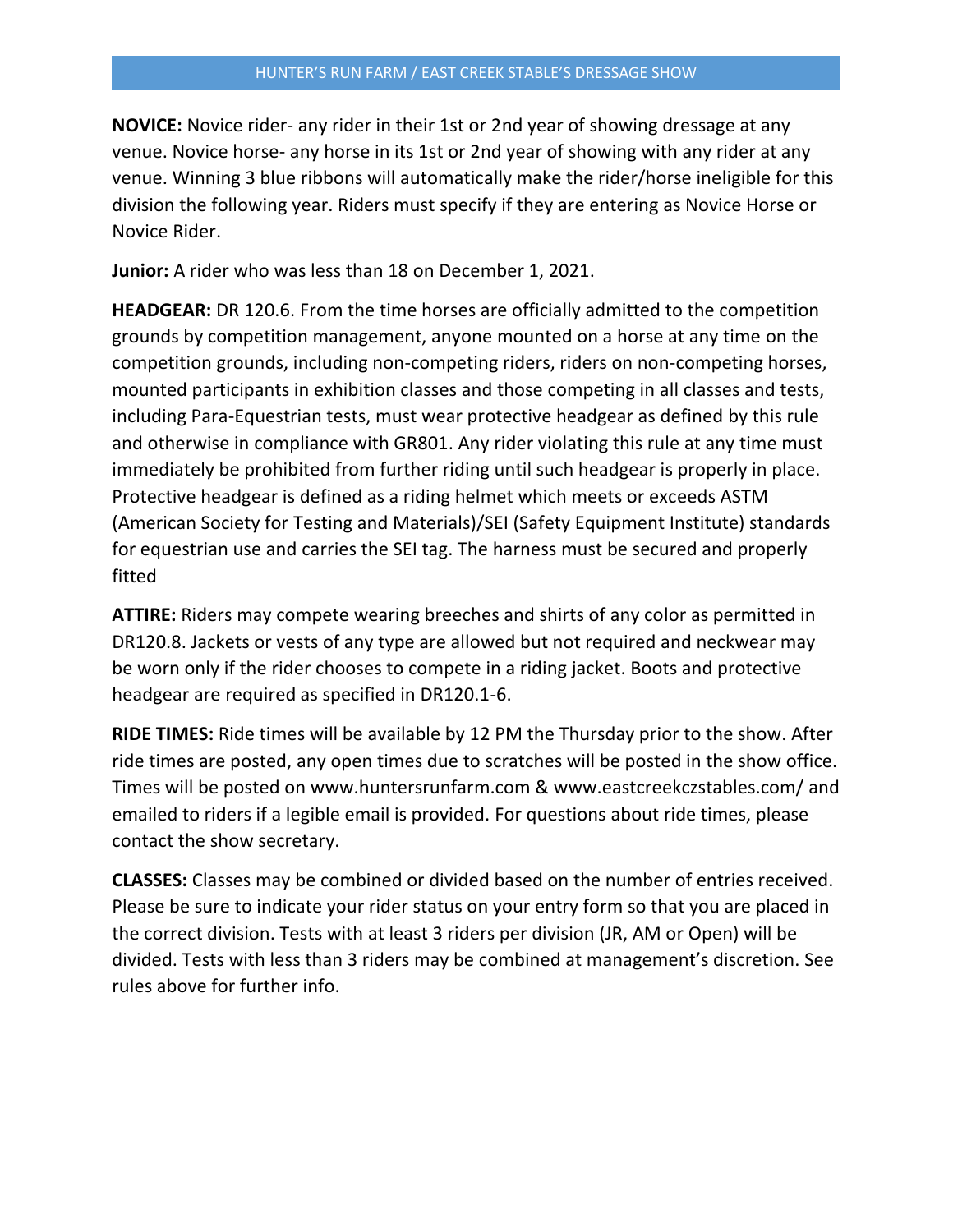### **Class List**

| <b>Class Number</b> | <b>Class Name</b>         | <b>Description</b>                                                                                       |
|---------------------|---------------------------|----------------------------------------------------------------------------------------------------------|
| <b>NC</b>           | <b>NC</b>                 | Non-Compete Horse on Grounds                                                                             |
| 1.                  | IA (JRYR / AA / OPEN)     | <b>USDF INTRO TEST</b>                                                                                   |
| 2.                  | IB (JRYR / AA / OPEN)     | <b>USDF INTRO TEST B</b>                                                                                 |
| 3.                  | IC (JRYR / AA / OPEN)     | <b>USDF INTRO TEST C</b>                                                                                 |
| 4.                  | T1 (Novice Horse / Novice | <b>Training Level Test 1 Novice</b>                                                                      |
|                     | Rider)                    | Horse or Rider                                                                                           |
| 5.                  | T2 (Novice Horse / Novice | <b>Training Level Test 2 Novice</b>                                                                      |
|                     | Rider)                    | Horse or Rider                                                                                           |
| 6.                  | T3 (Novice Horse / Novice | <b>Training Level Test 3 Novice</b>                                                                      |
|                     | Rider)                    | Horse or Rider                                                                                           |
| 7.                  | T10 (JRYR / AA / OPEN)    | <b>Training Level Test 1</b>                                                                             |
| 8.                  | T2O (JRYR / AA / OPEN)    | <b>Training Level Test 2</b>                                                                             |
| 9.                  | T2O (JRYR / AA / OPEN)    | <b>Training Level Test 3</b>                                                                             |
| 10.                 | FL1 (JRYR / AA / OPEN)    | First Level Test 1                                                                                       |
| 11.                 | FL2 (JRYR / AA / OPEN)    | First Level Test 2                                                                                       |
| 12.                 | FL3 (JRYR / AA / OPEN)    | First Level Test 3                                                                                       |
| 13.                 | <b>TOC-USDF</b>           | TOC Open Second Level and<br>higher                                                                      |
| 14.                 | E-BNA (OPEN)              | Eventing Test: BN Test A                                                                                 |
| 15.                 | E-NA (OPEN)               | <b>Eventing Test: Novice A</b>                                                                           |
| 16.                 | E-TOC (OPEN)              | <b>Eventing Test of Choice</b>                                                                           |
| 17.                 | WDI1 (JRYR / AA / OPEN)   | Western Dressage Intro Test 1                                                                            |
| 18.                 | WDI2 (JRYR / AA / OPEN)   | Western Dressage Intro Test 2                                                                            |
| 19.                 | WDI3 (JRYR / AA / OPEN)   | Western Dressage Intro Test 3                                                                            |
| 20.                 | WDI4 (JRYR / AA / OPEN)   | Western Dressage Intro Test 4                                                                            |
| 21.                 | WDB1 (JRYR / AA / OPEN)   | Western Dressage Basic Test 1                                                                            |
| 22.                 | WDB2 (JRYR / AA / OPEN)   | Western Dressage Basic Test 2                                                                            |
| 23.                 | WDB3 (JRYR / AA / OPEN)   | Western Dressage Basic Test 3                                                                            |
| 24.                 | WDB4 (JRYR / AA / OPEN)   | Western Dressage Basic Test 4                                                                            |
| 25.                 | <b>WDTOC (OPEN)</b>       | TOC WDAA Level 1-5 Open                                                                                  |
| 26.                 | TOC - Para                | <b>TOC Para-Equestrian Dressage</b><br>Level 1-5 (Riders to provide their<br>own FEI Para-Dressage Test) |